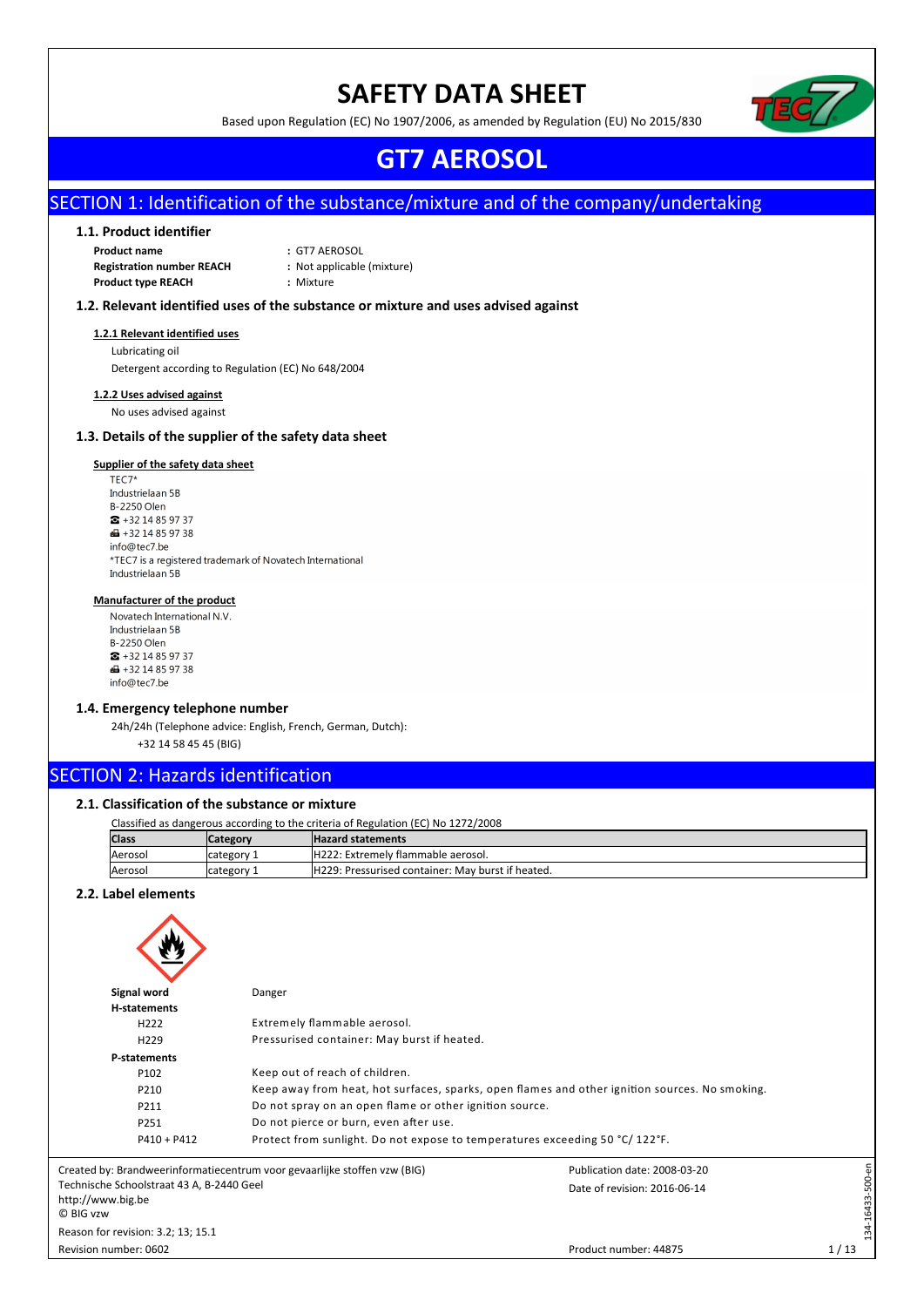### **2.3. Other hazards**

Gas/vapour spreads at floor level: ignition hazard

# SECTION 3: Composition/information on ingredients

## **3.1. Substances**

Not applicable

#### **3.2. Mixtures**

| <b>Name</b><br><b>REACH Registration No</b>                                                 | ICAS No<br>IEC No      | Conc. (C) | Classification according to CLP Note                                                                   |            | <b>Remark</b>        |
|---------------------------------------------------------------------------------------------|------------------------|-----------|--------------------------------------------------------------------------------------------------------|------------|----------------------|
| white mineral oil (petroleum)<br>01-2119487078-27                                           | 8042-47-5<br>232-455-8 |           | 15% <c<30% 1;="" asp.="" h304<="" td="" tox.=""><td>(1)(2)(10)</td><td><b>Constituent</b></td></c<30%> | (1)(2)(10) | <b>Constituent</b>   |
| hydrocarbons, C10-C13, n-alkanes, isoalkanes,<br>cyclics, <2% aromatics<br>01-2119457273-39 |                        |           | 15% <c<30% 1;="" asp.="" h304<="" td="" tox.=""><td>(1)(10)</td><td><b>I</b>Constituent</td></c<30%>   | (1)(10)    | <b>I</b> Constituent |
| propane<br>01-2119486944-21                                                                 | 74-98-6<br>200-827-9   |           | 15% <c<30% 1;="" flam.="" gas="" h220<br=""  ="">Press. Gas - Liquefied gas;<br/><b>H280</b></c<30%>   | (1)(2)(10) | Propellant           |
| butane<br>01-2119474691-32                                                                  | 106-97-8<br>203-448-7  | C > 30%   | Flam. Gas 1; H220<br>Press. Gas - Liquefied gas;<br><b>H280</b>                                        | (1)(2)(10) | Propellant           |

(1) For H-statements in full: see heading 16

(2) Substance with a Community workplace exposure limit

(10) Subject to restrictions of Annex XVII of Regulation (EC) No. 1907/2006

# SECTION 4: First aid measures

#### **4.1. Description of first aid measures**

**General:**

If you feel unwell, seek medical advice.

## **After inhalation:**

Remove the victim into fresh air. Respiratory problems: consult a doctor/medical service.

# **After skin contact:**

Rinse with water. Take victim to a doctor if irritation persists.

# **After eye contact:**

Rinse with water. Take victim to an ophthalmologist if irritation persists.

#### **After ingestion:**

Rinse mouth with water. Do not induce vomiting. Consult a doctor/medical service if you feel unwell.

## **4.2. Most important symptoms and effects, both acute and delayed**

#### **4.2.1 Acute symptoms After inhalation:**

EXPOSURE TO HIGH CONCENTRATIONS: Headache. Vomiting. Abdominal pain. Disturbances of consciousness. **After skin contact:** No effects known. **After eye contact:** Redness of the eye tissue. **After ingestion:** No effects known. **4.2.2 Delayed symptoms**

No effects known.

#### **4.3. Indication of any immediate medical attention and special treatment needed**

If applicable and available it will be listed below.

# SECTION 5: Firefighting measures

# **5.1. Extinguishing media**

#### **5.1.1 Suitable extinguishing media:**

- Water spray. Polyvalent foam. BC powder. Carbon dioxide.
- **5.1.2 Unsuitable extinguishing media:**
- No unsuitable extinguishing media known.

# **5.2. Special hazards arising from the substance or mixture**

Upon combustion: CO and CO2 are formed. Pressurised container: May burst if heated.

Reason for revision: 3.2; 13; 15.1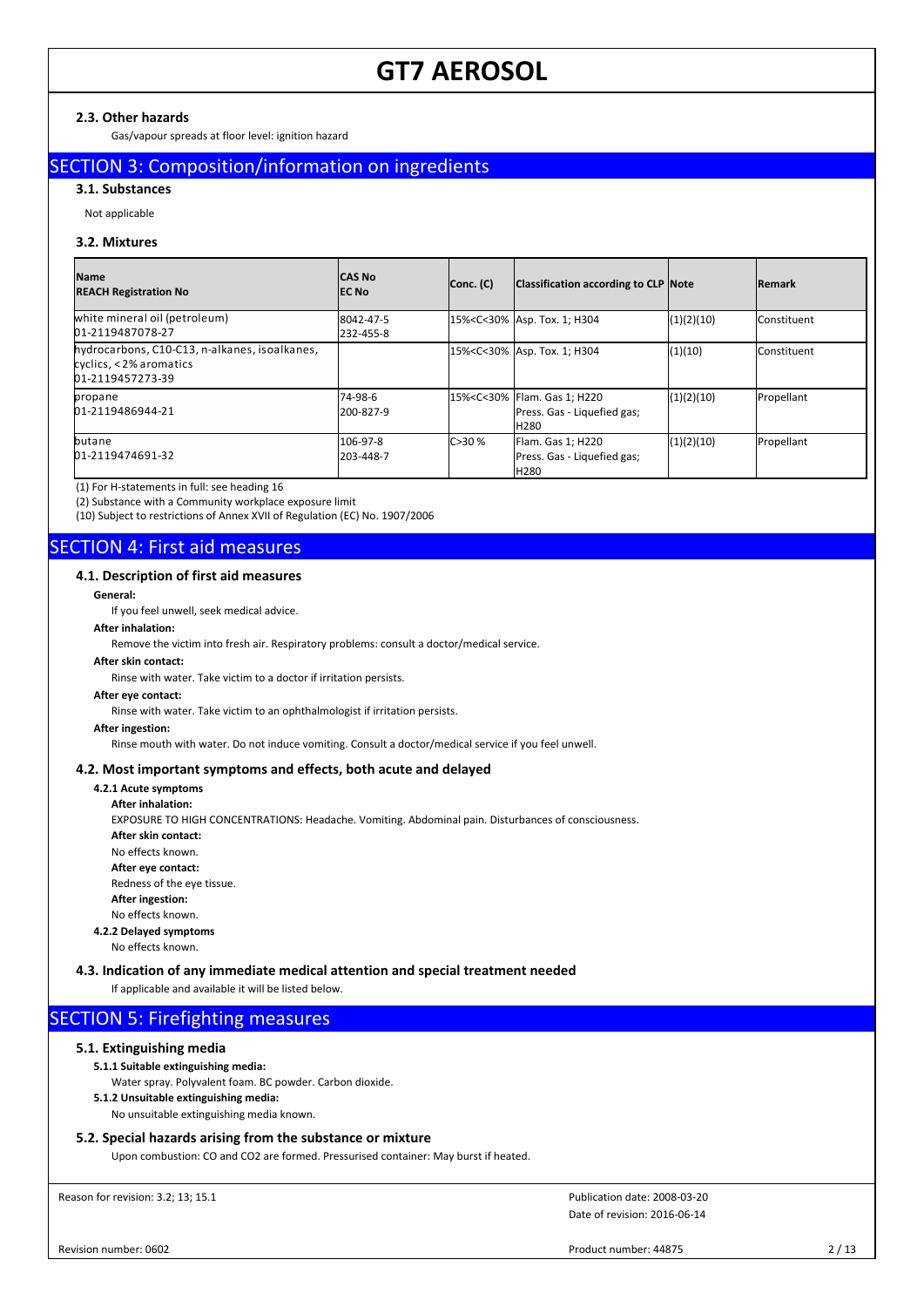# **5.3. Advice for firefighters**

#### **5.3.1 Instructions:**

If exposed to fire cool the closed containers by spraying with water. Physical explosion risk: extinguish/cool from behind cover. Do not move the load if exposed to heat. After cooling: persistant risk of physical explosion.

#### **5.3.2 Special protective equipment for fire-fighters:**

Gloves. Protective clothing. Heat/fire exposure: compressed air/oxygen apparatus.

# SECTION 6: Accidental release measures

#### **6.1. Personal precautions, protective equipment and emergency procedures**

Stop engines and no smoking. No naked flames or sparks. Spark- and explosionproof appliances and lighting equipment.

**6.1.1 Protective equipment for non-emergency personnel**

See heading 8.2

**6.1.2 Protective equipment for emergency responders**

Gloves. Protective clothing.

Suitable protective clothing

See heading 8.2

# **6.2. Environmental precautions**

Dam up the liquid spill.

#### **6.3. Methods and material for containment and cleaning up**

Take up liquid spill into absorbent material. Scoop absorbed substance into closing containers. Carefully collect the spill/leftovers. Clean contaminated surfaces with an excess of water. Take collected spill to manufacturer/competent authority. Wash clothing and equipment after handling.

#### **6.4. Reference to other sections**

See heading 13.

# SECTION 7: Handling and storage

The information in this section is a general description. If applicable and available, exposure scenarios are attached in annex. Always use the relevant exposure scenarios that correspond to your identified use.

#### **7.1. Precautions for safe handling**

Use spark-/explosionproof appliances and lighting system. Keep away from naked flames/heat. Keep away from ignition sources/sparks. Gas/vapour heavier than air at 20°C. Observe normal hygiene standards.

#### **7.2. Conditions for safe storage, including any incompatibilities**

#### **7.2.1 Safe storage requirements:**

Storage temperature: < 50 °C. Store in a cool area. Protect against frost. Keep out of direct sunlight. Ventilation at floor level. Fireproof storeroom. Meet the legal requirements.

**7.2.2 Keep away from:**

Heat sources, ignition sources.

**7.2.3 Suitable packaging material:**

Aerosol.

**7.2.4 Non suitable packaging material:**

#### No data available

#### **7.3. Specific end use(s)**

If applicable and available, exposure scenarios are attached in annex. See information supplied by the manufacturer.

# SECTION 8: Exposure controls/personal protection

#### **8.1. Control parameters**

#### **8.1.1 Occupational exposure**

#### **a) Occupational exposure limit values**

If limit values are applicable and available these will be listed below.

#### **Belgium**

| Huiles minérales (brouillards)                                                                                | Time-weighted average exposure limit 8 h | $5 \text{ mg/m}^3$  |
|---------------------------------------------------------------------------------------------------------------|------------------------------------------|---------------------|
|                                                                                                               | <b>Short time value</b>                  | $10 \text{ mg/m}^3$ |
| Hydrocarbures aliphatiques sous forme gazeuse : (Alcanes C1-  Time-weighted average exposure limit 8 h<br> CA |                                          | $1000$ ppm          |

#### **The Netherlands**

| In-Butaan                 | Time-weighted average exposure limit 8 h (Private occupational<br>lexposure limit value)                   | $592$ ppm             |
|---------------------------|------------------------------------------------------------------------------------------------------------|-----------------------|
|                           | Time-weighted average exposure limit 8 h (Private occupational<br>lexposure limit value)                   | $1430 \text{ mg/m}^3$ |
| Olienevel (minerale olie) | Time-weighted average exposure limit 8 h (Public occupational exposure $5 \text{ mg/m}^3$<br>llimit value) |                       |

Reason for revision: 3.2; 13; 15.1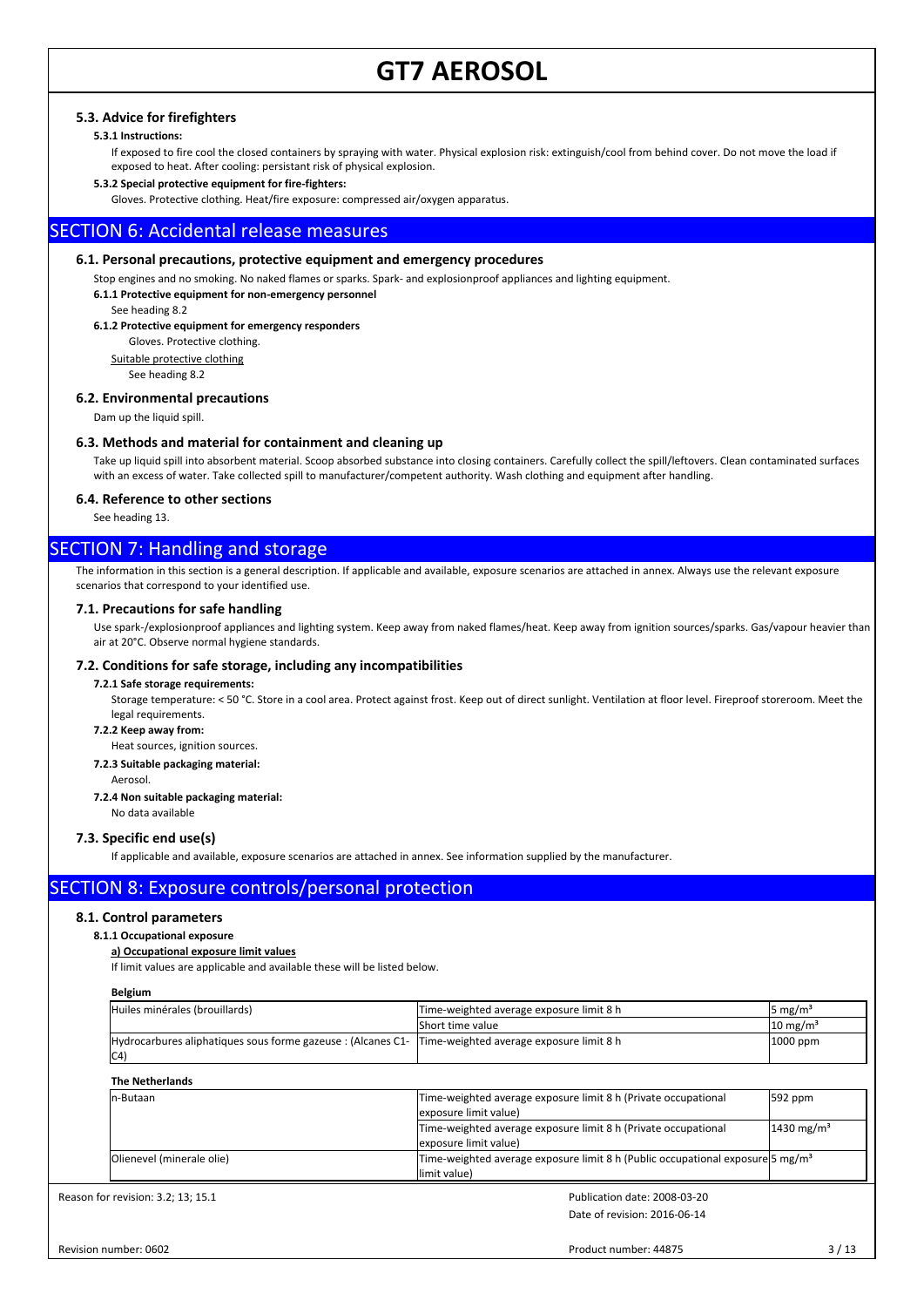| <b>France</b><br>n-Butane                                                                                                                                                                                       | Time-weighted average exposure limit 8 h (VL: Valeur non                                                                                                                                                                                                                                                                                                                                                                                                                         | 800 ppm                 |
|-----------------------------------------------------------------------------------------------------------------------------------------------------------------------------------------------------------------|----------------------------------------------------------------------------------------------------------------------------------------------------------------------------------------------------------------------------------------------------------------------------------------------------------------------------------------------------------------------------------------------------------------------------------------------------------------------------------|-------------------------|
|                                                                                                                                                                                                                 | réglementaire indicative)                                                                                                                                                                                                                                                                                                                                                                                                                                                        |                         |
|                                                                                                                                                                                                                 | Time-weighted average exposure limit 8 h (VL: Valeur non<br>réglementaire indicative)                                                                                                                                                                                                                                                                                                                                                                                            | 1900 mg/m <sup>3</sup>  |
| Germany                                                                                                                                                                                                         |                                                                                                                                                                                                                                                                                                                                                                                                                                                                                  |                         |
| <b>Butan</b>                                                                                                                                                                                                    | Time-weighted average exposure limit 8 h (TRGS 900)                                                                                                                                                                                                                                                                                                                                                                                                                              | 1000 ppm                |
|                                                                                                                                                                                                                 | Time-weighted average exposure limit 8 h (TRGS 900)                                                                                                                                                                                                                                                                                                                                                                                                                              | 2400 mg/m <sup>3</sup>  |
| Propan                                                                                                                                                                                                          | Time-weighted average exposure limit 8 h (TRGS 900)                                                                                                                                                                                                                                                                                                                                                                                                                              | 1000 ppm                |
|                                                                                                                                                                                                                 | Time-weighted average exposure limit 8 h (TRGS 900)                                                                                                                                                                                                                                                                                                                                                                                                                              | 1800 mg/m <sup>3</sup>  |
| Weißes Mineralöl (Erdöl)                                                                                                                                                                                        | Time-weighted average exposure limit 8 h (TRGS 900)                                                                                                                                                                                                                                                                                                                                                                                                                              | 5 mg/m <sup>3</sup>     |
| UK                                                                                                                                                                                                              |                                                                                                                                                                                                                                                                                                                                                                                                                                                                                  |                         |
| <b>Butane</b>                                                                                                                                                                                                   | Time-weighted average exposure limit 8 h (Workplace exposure limit<br>(EH40/2005))                                                                                                                                                                                                                                                                                                                                                                                               | 600 ppm                 |
|                                                                                                                                                                                                                 | Time-weighted average exposure limit 8 h (Workplace exposure limit<br>(EH40/2005))                                                                                                                                                                                                                                                                                                                                                                                               | 1450 mg/m <sup>3</sup>  |
|                                                                                                                                                                                                                 | Short time value (Workplace exposure limit (EH40/2005))                                                                                                                                                                                                                                                                                                                                                                                                                          | 750 ppm                 |
|                                                                                                                                                                                                                 | Short time value (Workplace exposure limit (EH40/2005))                                                                                                                                                                                                                                                                                                                                                                                                                          | 1810 mg/m <sup>3</sup>  |
| USA (TLV-ACGIH)                                                                                                                                                                                                 |                                                                                                                                                                                                                                                                                                                                                                                                                                                                                  |                         |
| Butane, all isomers                                                                                                                                                                                             | Short time value (TLV - Adopted Value)                                                                                                                                                                                                                                                                                                                                                                                                                                           | 1000 ppm                |
| Mineral oil, pure, highly and severely refined                                                                                                                                                                  | Time-weighted average exposure limit 8 h (TLV - Adopted Value)                                                                                                                                                                                                                                                                                                                                                                                                                   | 5 mg/m <sup>3</sup> (I) |
| (I): Inhalable fraction                                                                                                                                                                                         |                                                                                                                                                                                                                                                                                                                                                                                                                                                                                  |                         |
| If applicable and available it will be listed below.<br>If applicable and available it will be listed below.                                                                                                    | If limit values are applicable and available these will be listed below.                                                                                                                                                                                                                                                                                                                                                                                                         |                         |
| 8.1.4 DNEL/PNEC values<br>8.1.5 Control banding<br>8.2. Exposure controls<br>scenarios that correspond to your identified use.<br>8.2.1 Appropriate engineering controls<br>concentration in the air regularly. | The information in this section is a general description. If applicable and available, exposure scenarios are attached in annex. Always use the relevant exposure<br>Use spark-/explosionproof appliances and lighting system. Keep away from naked flames/heat. Keep away from ignition sources/sparks. Measure the<br>8.2.2 Individual protection measures, such as personal protective equipment<br>Observe normal hygiene standards. Do not eat, drink or smoke during work. |                         |
| a) Respiratory protection:                                                                                                                                                                                      |                                                                                                                                                                                                                                                                                                                                                                                                                                                                                  |                         |
| Wear gas mask with filter type A if conc. in air > exposure limit.                                                                                                                                              |                                                                                                                                                                                                                                                                                                                                                                                                                                                                                  |                         |
| b) Hand protection:<br>Gloves.                                                                                                                                                                                  |                                                                                                                                                                                                                                                                                                                                                                                                                                                                                  |                         |
| <b>Materials</b>                                                                                                                                                                                                | <b>Breakthrough time</b><br><b>Thickness</b>                                                                                                                                                                                                                                                                                                                                                                                                                                     |                         |
| nitrile rubber                                                                                                                                                                                                  | 0.35 mm<br>>480 minutes                                                                                                                                                                                                                                                                                                                                                                                                                                                          |                         |
| - materials (good resistance)                                                                                                                                                                                   |                                                                                                                                                                                                                                                                                                                                                                                                                                                                                  |                         |
| Nitrile rubber.                                                                                                                                                                                                 |                                                                                                                                                                                                                                                                                                                                                                                                                                                                                  |                         |
| c) Eye protection:                                                                                                                                                                                              |                                                                                                                                                                                                                                                                                                                                                                                                                                                                                  |                         |
| Protective goggles.                                                                                                                                                                                             |                                                                                                                                                                                                                                                                                                                                                                                                                                                                                  |                         |
| d) Skin protection:                                                                                                                                                                                             |                                                                                                                                                                                                                                                                                                                                                                                                                                                                                  |                         |
| Protective clothing.<br>8.2.3 Environmental exposure controls:                                                                                                                                                  |                                                                                                                                                                                                                                                                                                                                                                                                                                                                                  |                         |
| See headings 6.2, 6.3 and 13                                                                                                                                                                                    |                                                                                                                                                                                                                                                                                                                                                                                                                                                                                  |                         |
|                                                                                                                                                                                                                 |                                                                                                                                                                                                                                                                                                                                                                                                                                                                                  |                         |
| <b>SECTION 9: Physical and chemical properties</b>                                                                                                                                                              |                                                                                                                                                                                                                                                                                                                                                                                                                                                                                  |                         |
| 9.1. Information on basic physical and chemical properties                                                                                                                                                      |                                                                                                                                                                                                                                                                                                                                                                                                                                                                                  |                         |
| Physical form                                                                                                                                                                                                   | Aerosol                                                                                                                                                                                                                                                                                                                                                                                                                                                                          |                         |
| Odour                                                                                                                                                                                                           | Characteristic odour                                                                                                                                                                                                                                                                                                                                                                                                                                                             |                         |
| Odour threshold                                                                                                                                                                                                 | No data available                                                                                                                                                                                                                                                                                                                                                                                                                                                                |                         |
| Colour                                                                                                                                                                                                          | No data available on colour                                                                                                                                                                                                                                                                                                                                                                                                                                                      |                         |
| Particle size<br><b>Explosion limits</b>                                                                                                                                                                        | Not applicable (mixture)<br>0.7 - 9.5 vol % ; Liquid                                                                                                                                                                                                                                                                                                                                                                                                                             |                         |

Reason for revision: 3.2; 13; 15.1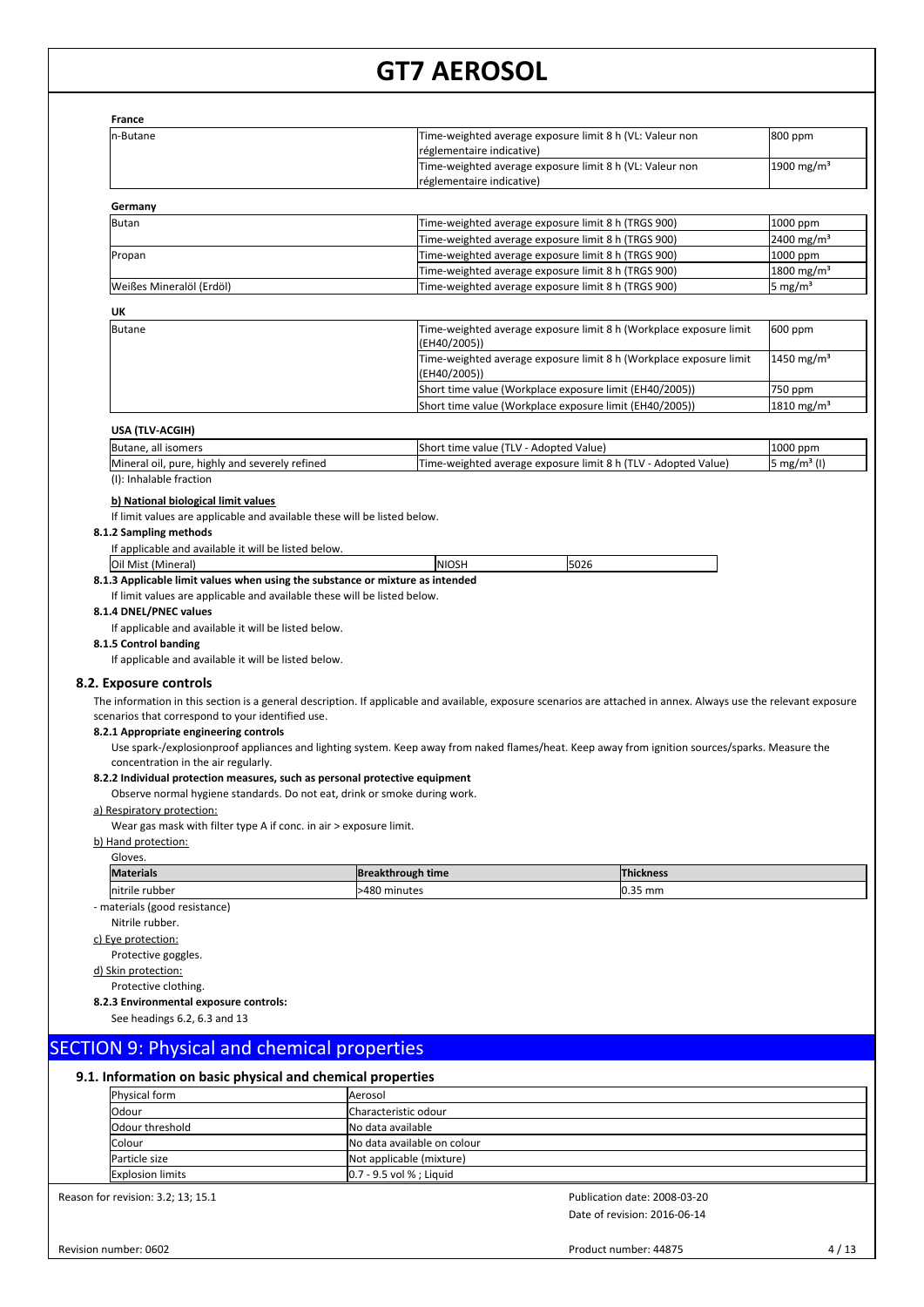| Flammability              | Extremely flammable aerosol.                           |
|---------------------------|--------------------------------------------------------|
| Log Kow                   | Not applicable (mixture)                               |
| Dynamic viscosity         | 1 mPa.s; 20 °C; Liquid                                 |
| Kinematic viscosity       | $1$ mm <sup>2</sup> /s; 20 °C; Liquid                  |
| Melting point             | No data available                                      |
| Boiling point             | No data available                                      |
| Flash point               | 61 °C; Liquid                                          |
| Evaporation rate          | 0.04 ; butyl acetate ; Liquid                          |
| Relative vapour density   | $\geq 1$                                               |
| Vapour pressure           | 8530 hPa; 20 °C                                        |
| Solubility                | water ; insoluble                                      |
| Relative density          | 0.81 ; 20 °C ; Liguid                                  |
| Decomposition temperature | No data available                                      |
| Auto-ignition temperature | 255 °C; Liquid                                         |
| Explosive properties      | No chemical group associated with explosive properties |
| Oxidising properties      | No chemical group associated with oxidising properties |
| pH                        | No data available                                      |

# **9.2. Other information**

Absolute density 810 kg/m<sup>3</sup> ; 20 °C ; Liquid

# SECTION 10: Stability and reactivity

## **10.1. Reactivity**

May be ignited by sparks. Gas/vapour spreads at floor level: ignition hazard.

# **10.2. Chemical stability**

Stable under normal conditions.

### **10.3. Possibility of hazardous reactions**

No data available.

# **10.4. Conditions to avoid**

Use spark-/explosionproof appliances and lighting system. Keep away from naked flames/heat. Keep away from ignition sources/sparks.

## **10.5. Incompatible materials**

No data available.

# **10.6. Hazardous decomposition products**

Upon combustion: CO and CO2 are formed.

# SECTION 11: Toxicological information

#### **11.1. Information on toxicological effects**

**11.1.1 Test results**

# **Acute toxicity**

### GT7 AEROSOL

No (test)data on the mixture available

|  |  | white mineral oil (petroleum) |  |
|--|--|-------------------------------|--|
|  |  |                               |  |

| <b>Route of exposure</b> | <b>Parameter</b>  | <b>IMethod</b>                                                        | <b>Value</b>      | <b>Exposure time</b> | <b>Species</b>          | <b>Value</b><br><b>Idetermination</b> | <b>Remark</b>  |
|--------------------------|-------------------|-----------------------------------------------------------------------|-------------------|----------------------|-------------------------|---------------------------------------|----------------|
| <b>Oral</b>              | LD <sub>50</sub>  | Equivalent to OECD<br>401                                             | $> 5000$ mg/kg bw |                      | Rat (male/female)       | <b>Experimental value</b>             |                |
| Dermal                   | LD <sub>50</sub>  | Equivalent to OECD<br>402                                             | $>$ 2000 mg/kg bw | 24 h                 | Rabbit<br>(male/female) | <b>Experimental value</b>             |                |
| Inhalation (aerosol)     | LC50              | Equivalent to OECD<br>l403                                            | $> 5$ mg/l        | 4 h                  | Rat (male/female)       | Experimental value                    |                |
|                          |                   | hydrocarbons, C10-C13, n-alkanes, isoalkanes, cyclics, < 2% aromatics |                   |                      |                         |                                       |                |
|                          |                   |                                                                       |                   |                      |                         |                                       |                |
| <b>Route of exposure</b> | <b>IParameter</b> | <b>Method</b>                                                         | <b>Value</b>      | <b>Exposure time</b> | <b>Species</b>          | <b>Value</b><br><b>Idetermination</b> | <b>IRemark</b> |
| <b>Oral</b>              | LD <sub>50</sub>  | Equivalent to OECD<br>401                                             | $> 5000$ mg/kg bw |                      | Rat (male/female)       | Read-across                           |                |
| Dermal                   | LD <sub>50</sub>  | Equivalent to OECD<br>402                                             | $>$ 3160 mg/kg bw | 24 h                 | Rabbit<br>(male/female) | Read-across                           |                |

Judgement is based on the relevant ingredients

## **Conclusion**

Not classified for acute toxicity

Reason for revision: 3.2; 13; 15.1

Date of revision: 2016-06-14 Publication date: 2008-03-20

Revision number: 0602

Product number: 44875 5/13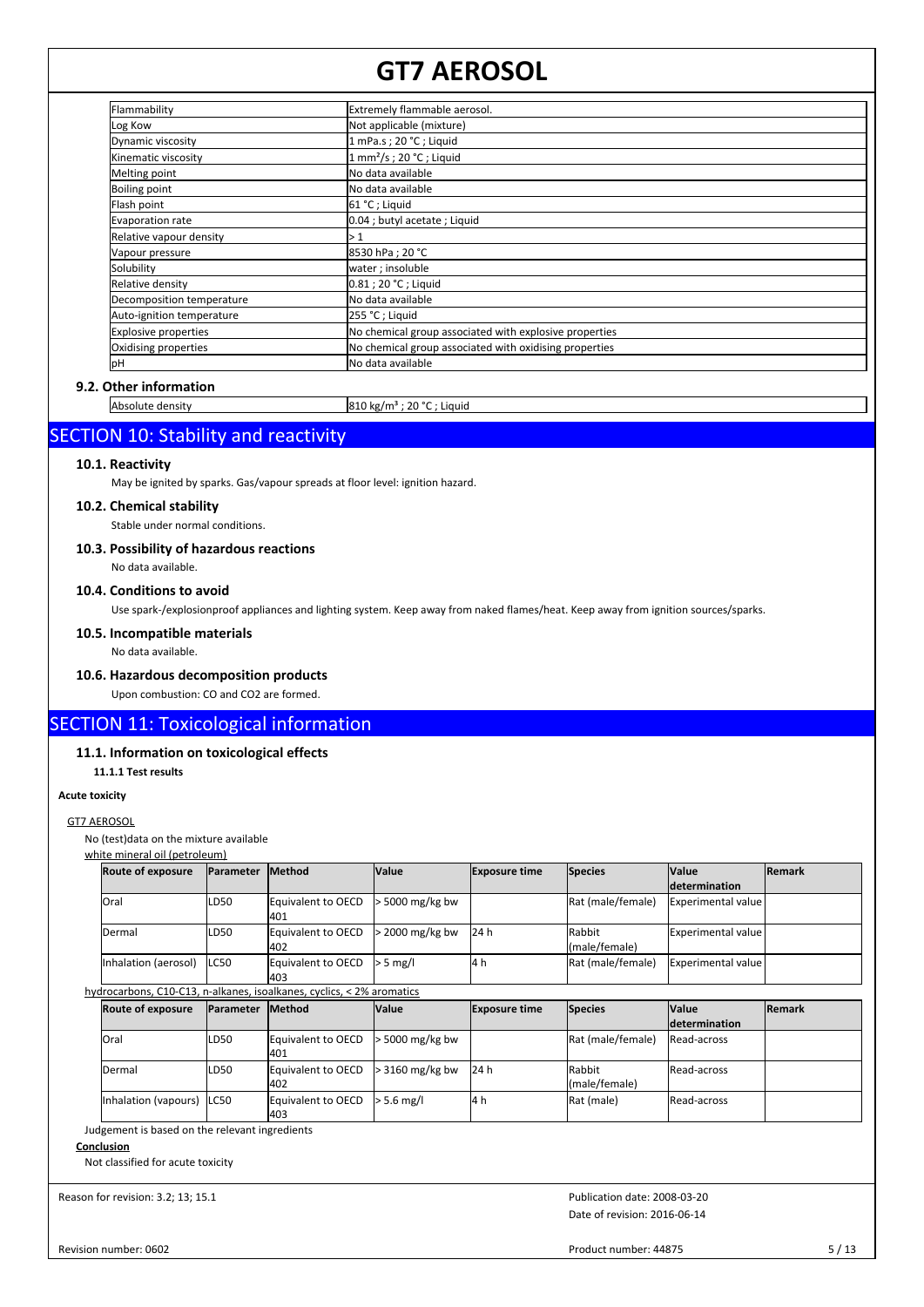## **Corrosion/irritation**

# GT7 AEROSOL

No (test)data on the mixture available

white mineral oil (petroleum)

| <b>Route of exposure Result</b> |                                                                                                 | <b>Method</b>                                                         | <b>Exposure time</b> | Time point       | <b>Species</b> | <b>Value</b><br><b>Idetermination</b> | Remark           |
|---------------------------------|-------------------------------------------------------------------------------------------------|-----------------------------------------------------------------------|----------------------|------------------|----------------|---------------------------------------|------------------|
| <b>Eye</b>                      | Equivalent to OECD<br>Not irritating<br>405<br>Equivalent to OECD 24 h<br>Not irritating<br>404 |                                                                       | 24; 48; 72 hours     |                  | Rabbit         | Experimental value                    |                  |
| lSkin                           |                                                                                                 |                                                                       |                      | 24: 72 hours     | Rabbit         | Experimental value                    |                  |
|                                 |                                                                                                 | hydrocarbons, C10-C13, n-alkanes, isoalkanes, cyclics, < 2% aromatics |                      |                  |                |                                       |                  |
| <b>Route of exposure Result</b> |                                                                                                 | <b>Method</b>                                                         | <b>Exposure time</b> | Time point       | <b>Species</b> | <b>Value</b><br><i>determination</i>  | <b>Remark</b>    |
| lEye                            | Not irritating<br>Equivalent to OECD<br>405<br>Equivalent to OECD 4 h<br>Not irritating<br>404  |                                                                       |                      | 24; 48; 72 hours | Rabbit         | <b>IRead-across</b>                   | Single treatment |
| lSkin                           |                                                                                                 |                                                                       | 24; 48; 72 hours     |                  | Rabbit         | <b>Read-across</b>                    |                  |

Judgement is based on the relevant ingredients

## **Conclusion**

Not classified as irritating to the skin

Not classified as irritating to the eyes

#### **Respiratory or skin sensitisation**

#### GT7 AEROSOL

No (test)data on the mixture available

| white mineral oil (petroleum) |                 |                                                                       |                      |                                  |                        |                                      |  |  |  |
|-------------------------------|-----------------|-----------------------------------------------------------------------|----------------------|----------------------------------|------------------------|--------------------------------------|--|--|--|
| Route of exposure Result      |                 | <b>Method</b>                                                         | <b>Exposure time</b> | <b>Observation time</b><br>point | Species                | Value determination Remark           |  |  |  |
| lSkin                         | Not sensitizing | Equivalent to OECD<br>406                                             | 24 h                 | 48 hours                         |                        | Guinea pig (male) Experimental value |  |  |  |
|                               |                 | hydrocarbons, C10-C13, n-alkanes, isoalkanes, cyclics, < 2% aromatics |                      |                                  |                        |                                      |  |  |  |
| Route of exposure Result      |                 | <b>Method</b>                                                         | <b>Exposure time</b> | <b>Observation time</b><br>point | Species                | Value determination Remark           |  |  |  |
| Skin                          | Not sensitizing | Equivalent to OECD<br>1406                                            |                      | 24; 48 hours                     | Guinea pig<br>(female) | Read-across                          |  |  |  |

Judgement is based on the relevant ingredients

**Conclusion**

Not classified as sensitizing for skin

Not classified as sensitizing for inhalation

## **Specific target organ toxicity**

#### GT7 AEROSOL

No (test)data on the mixture available

white mineral oil (petroleum)

| Route of exposure   Parameter                                         |                | Method                           | <b>Value</b>                     | Organ | <b>Effect</b>                             | <b>Exposure time</b>              | <b>Species</b>               | <b>Value</b><br>determination        |
|-----------------------------------------------------------------------|----------------|----------------------------------|----------------------------------|-------|-------------------------------------------|-----------------------------------|------------------------------|--------------------------------------|
| Oral (diet)                                                           | <b>I</b> NOAEL | <b>OECD 453</b>                  | $\geq$ 1200 mg/kg<br>bw/day      |       | No effect                                 | 24 month(s)                       | <b>R</b> at<br>(male/female) | Experimental<br>lvalue               |
| Oral (diet)                                                           | <b>I</b> NOAEL | Equivalent to<br>OECD 408        | $\geq 1600$ mg/kg<br>bw/day      |       | No effect                                 | $90 \text{ day(s)}$               | Rat (female)                 | Experimental<br>lvalue               |
| Oral (diet)                                                           | LOEL           | Equivalent to<br><b>OECD 408</b> | $160$ mg/kg<br>bw/day            |       | Histopathology                            | $90 \text{ day}(s)$               | Rat (female)                 | Experimental<br>lvalue               |
| Dermal                                                                | NOAEL          | Equivalent to<br><b>OECD 410</b> | $1000$ mg/kg<br>bw/day           |       | No adverse<br>systemic effects days/week) | 4 weeks (6h/day, 3                | Rabbit<br>(male/female)      | Read-across                          |
| Inhalation (aerosol) NOEL                                             |                | Equivalent to<br><b>OECD 412</b> | 50 mg/m <sup>3</sup>             | Lungs | No effect                                 | 4 weeks (6h/day, 5<br>days/week)  | <b>Rat</b><br>(male/female)  | Experimental<br>lvalue               |
| Inhalation (aerosol) LOEL                                             |                | Equivalent to<br><b>OECD 412</b> | $210 \text{ mg/m}^3$             | Lungs | Weight changes                            | 4 weeks (6h/day, 5<br>days/week)  | Rat<br>(male/female)         | Experimental<br>Ivalue               |
| hydrocarbons, C10-C13, n-alkanes, isoalkanes, cyclics, < 2% aromatics |                |                                  |                                  |       |                                           |                                   |                              |                                      |
| Route of exposure Parameter                                           |                | Method                           | <b>Value</b>                     | Organ | <b>Effect</b>                             | <b>Exposure time</b>              | <b>Species</b>               | <b>Value</b><br><i>determination</i> |
| Oral (stomach<br>tube)                                                | <b>NOAEL</b>   | Equivalent to<br><b>OECD 422</b> | $\geq 1000$ mg/kg<br>bw/day      |       | No effect                                 |                                   | Rat<br>(male/female)         | Read-across                          |
| <b>Dermal</b>                                                         |                |                                  |                                  |       |                                           |                                   |                              | Data waiving                         |
| Inhalation<br>(vapours)                                               | <b>INOAEC</b>  | Equivalent to<br><b>OECD 413</b> | ≥ 2200 mg/m <sup>3</sup><br>lair |       | No effect                                 | 14 weeks (6h/day, 5<br>days/week) | Rat (female)                 | Read-across                          |
| Judgement is based on the relevant ingredients                        |                |                                  |                                  |       |                                           |                                   |                              |                                      |

Reason for revision: 3.2; 13; 15.1

Date of revision: 2016-06-14 Publication date: 2008-03-20

Revision number: 0602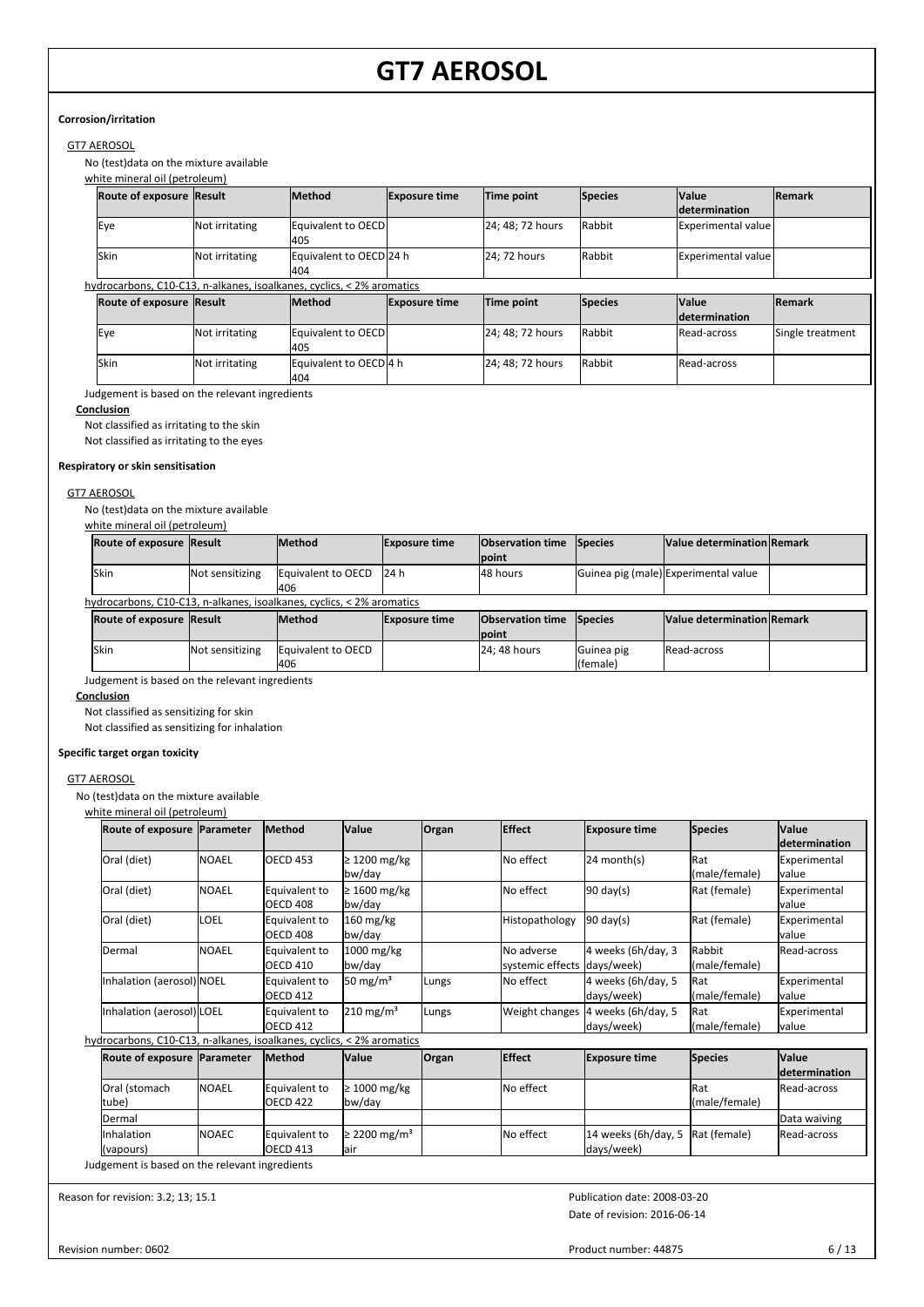#### **Conclusion**

Not classified for subchronic toxicity

#### **Mutagenicity (in vitro)**

#### GT7 AEROSOL

No (test)data on the mixture available

white mineral oil (petroleum)

| <b>Result</b>                | <b>Method</b>                                                         | Test substrate                        | <b>Effect</b>      | Value determination |
|------------------------------|-----------------------------------------------------------------------|---------------------------------------|--------------------|---------------------|
| Negative                     | Equivalent to OECD 471                                                | Bacteria (S.typhimurium)              | <b>I</b> No effect | Experimental value  |
| Negative                     | Equivalent to OECD 476                                                | Mouse (lymphoma L5178Y<br>cells)      | <b>No effect</b>   | Experimental value  |
| Negative                     | <b>OECD 473</b>                                                       | Chinese hamster ovary (CHO) No effect |                    | <b>IRead-across</b> |
|                              | hydrocarbons, C10-C13, n-alkanes, isoalkanes, cyclics, < 2% aromatics |                                       |                    |                     |
| <b>Result</b>                | <b>Method</b>                                                         | Test substrate                        | <b>Effect</b>      | Value determination |
| Negative with metabolic      | <b>OECD 471</b>                                                       | Bacteria (S.typhimurium)              | <b>No effect</b>   | Read-across         |
| activation, negative without |                                                                       |                                       |                    |                     |
| metabolic activation         |                                                                       |                                       |                    |                     |

#### **Mutagenicity (in vivo)**

#### GT7 AEROSOL

No (test)data on the mixture available

| white mineral oil (petroleum)                                         |                    |                      |                     |                     |                     |  |  |  |  |
|-----------------------------------------------------------------------|--------------------|----------------------|---------------------|---------------------|---------------------|--|--|--|--|
| <b>Result</b>                                                         | <b>IMethod</b>     | <b>Exposure time</b> | Test substrate      | <b>Organ</b>        | Value determination |  |  |  |  |
| Negative                                                              | IOECD 474          |                      | Mouse (male/female) | <b>IBone marrow</b> | Read-across         |  |  |  |  |
| hydrocarbons, C10-C13, n-alkanes, isoalkanes, cyclics, < 2% aromatics |                    |                      |                     |                     |                     |  |  |  |  |
| <b>Result</b>                                                         | <b>Method</b>      | <b>Exposure time</b> | Test substrate      | <b>Organ</b>        | Value determination |  |  |  |  |
| Negative                                                              | Equivalent to OECD |                      | Rat (male)          |                     | Read-across         |  |  |  |  |
|                                                                       | 478                |                      |                     |                     |                     |  |  |  |  |

Judgement is based on the relevant ingredients

#### **Conclusion**

Not classified for mutagenic or genotoxic toxicity

## **Carcinogenicity**

#### GT7 AEROSOL

No (test)data on the mixture available

#### white mineral oil (petroleum)

| <b>Route of</b>                                                       | <b>Parameter</b> | <b>Method</b>   | <b>Value</b>      | <b>Exposure time</b> | <b>Species</b> | <b>Effect</b>   | <b>Organ</b> | <b>Value</b>         |  |
|-----------------------------------------------------------------------|------------------|-----------------|-------------------|----------------------|----------------|-----------------|--------------|----------------------|--|
| exposure                                                              |                  |                 |                   |                      |                |                 |              | <i>determination</i> |  |
| Dermal                                                                | <b>NOEL</b>      | <b>OECD 453</b> | $\geq$ 75 µl      | 104 weeks (3         | Mouse (male)   | No carcinogenic |              | Experimental         |  |
|                                                                       |                  |                 |                   | ltimes/week)         |                | effect          |              | Ivalue               |  |
| lOral                                                                 | <b>NOAEL</b>     | <b>OECD 453</b> | $\geq$ 1200 mg/kg | $124$ month(s)       | Rat            | No carcinogenic |              | <b>IExperimental</b> |  |
|                                                                       |                  |                 | bw/dav            |                      | (male/female)  | effect          |              | Ivalue               |  |
| hydrocarbons, C10-C13, n-alkanes, isoalkanes, cyclics, < 2% aromatics |                  |                 |                   |                      |                |                 |              |                      |  |

| <b>Route of</b> | <b>Parameter</b> | <b>Method</b>   | <b>Value</b> | <b>Exposure time</b>                                 | <b>Species</b> | <b>Effect</b>   | <b>Organ</b> | <b>Value</b>          |
|-----------------|------------------|-----------------|--------------|------------------------------------------------------|----------------|-----------------|--------------|-----------------------|
| lexposure       |                  |                 |              |                                                      |                |                 |              | <b>Idetermination</b> |
| Inhalation      | <b>NOAEC</b>     | Equivalent to   |              | $\geq$ 2200 mg/m <sup>3</sup> air 105 weeks (6h/day, | Rat (female)   | No carcinogenic |              | <b>IRead-across</b>   |
| (vapours)       |                  | <b>OECD 453</b> |              | l5 davs/week)                                        |                | effect          |              |                       |

Judgement is based on the relevant ingredients

### **Conclusion**

Not classified for carcinogenicity

## **Reproductive toxicity**

# GT7 AEROSOL

No (test)data on the mixture available

#### white mineral oil (petroleum)

|                        | <b>Parameter</b> | <b>Method</b>       | <b>Value</b>      | <b>Exposure time Species</b> |               | <b>Effect</b> | <b>Organ</b> | <b>Value</b>  |
|------------------------|------------------|---------------------|-------------------|------------------------------|---------------|---------------|--------------|---------------|
|                        |                  |                     |                   |                              |               |               |              | determination |
| Developmental toxicity | <b>INOAEL</b>    | Equivalent to       | > 5000 mg/kg      | $14 \text{ day(s)}$          | <b>Rat</b>    | No effect     |              | Experimental  |
|                        |                  | <b>OECD 414</b>     | bw/day            |                              |               |               |              | Ivalue        |
| Maternal toxicity      | <b>NOAEL</b>     | Equivalent to       | > 5000 mg/kg      | $14 \text{ day}(s)$          | <b>Rat</b>    | No effect     |              | Experimental  |
|                        |                  | <b>OECD 414</b>     | bw/day            |                              |               |               |              | Ivalue        |
| Effects on fertility   | NOAEL (P/F1)     | OECD <sub>421</sub> | $\geq 1000$ mg/kg | weeks (daily) Rat            |               | No effect     |              | Experimental  |
|                        |                  |                     | bw/day            | 8 weeks                      | (male/female) |               |              | lvalue        |
|                        |                  |                     |                   | (daily)                      |               |               |              |               |

Reason for revision: 3.2; 13; 15.1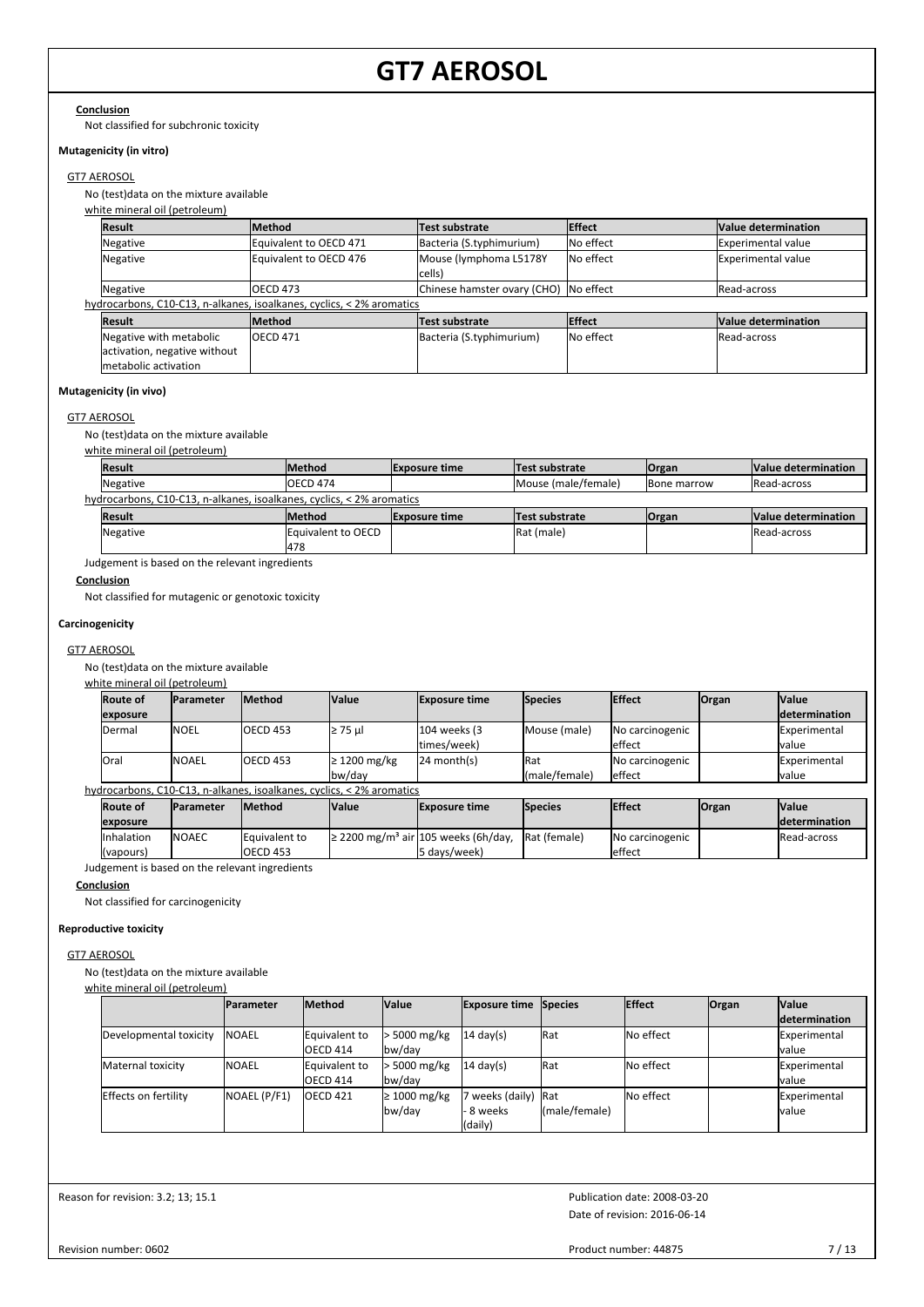### hydrocarbons, C10-C13, n-alkanes, isoalkanes, cyclics, < 2% aromatics

|                        | <b>IParameter</b> | <b>Method</b>                    | <b>Value</b>                  | <b>Exposure time Species</b> |              | <b>IEffect</b> | <b>Organ</b> | <b>Value</b><br><i>determination</i> |
|------------------------|-------------------|----------------------------------|-------------------------------|------------------------------|--------------|----------------|--------------|--------------------------------------|
| Developmental toxicity | <b>INOAEC</b>     | <b>l</b> Other                   | $\geq$ 1575 mg/m <sup>3</sup> | 10 davs<br>(6h/day)          | Rat (female) | No effect      |              | <b>IRead-across</b>                  |
| Maternal toxicity      | <b>INOAEL</b>     | Equivalent to<br><b>OECD 414</b> | $\geq$ 5220 mg/kg<br>bw/day   | $10 \text{ day(s)}$          | Rat          | No effect      |              | <b>IExperimental</b><br>lvalue       |

Judgement is based on the relevant ingredients

#### **Conclusion**

Not classified for reprotoxic or developmental toxicity

#### **Toxicity other effects**

#### GT7 AEROSOL

No (test)data on the mixture available

#### hydrocarbons, C10-C13, n-alkanes, isoalkanes, cyclics, < 2% aromatics

| Parameter | <b>Method</b> | <b>Value</b> | <b>Organ</b> | <b>Effect</b>   | <b>Exposure time</b> | <b>Species</b> | <b>Value</b><br><b>Idetermination</b> |
|-----------|---------------|--------------|--------------|-----------------|----------------------|----------------|---------------------------------------|
|           |               |              | Skin         | Skin dryness or |                      |                | <b>ILiterature study</b>              |
|           |               |              |              | cracking        |                      |                |                                       |

**Chronic effects from short and long-term exposure**

GT7 AEROSOL

No effects known.

# SECTION 12: Ecological information

# **12.1. Toxicity**

#### GT7 AEROSOL

No (test)data on the mixture available

| white mineral oil (petroleum)                                         |                  |                 |                  |                     |                                                               |                       |                            |                                                 |
|-----------------------------------------------------------------------|------------------|-----------------|------------------|---------------------|---------------------------------------------------------------|-----------------------|----------------------------|-------------------------------------------------|
|                                                                       | Parameter        | Method          | Value            | <b>Duration</b>     | <b>Species</b>                                                | <b>Test design</b>    | Fresh/salt<br><b>water</b> | Value determination                             |
| Acute toxicity fishes                                                 | <b>LC50</b>      | <b>OECD 203</b> | $>100$ mg/l      | 96 h                | Oncorhynchus<br>mykiss                                        | Static system         | Fresh water                | Experimental value;<br>Nominal<br>concentration |
| Acute toxicity invertebrates                                          | <b>LC50</b>      | <b>OECD 202</b> | $>100$ mg/l      | 48 h                | Daphnia magna                                                 | Static system         | <b>IFresh water</b>        | Experimental value;<br>Locomotor effect         |
| Toxicity algae and other aquatic NOEL<br><b>Iplants</b>               |                  | <b>OECD 201</b> | $\geq 100$ mg/l  | 72 h                | Pseudokirchnerie Static system Fresh water<br>lla subcapitata |                       |                            | Weight of evidence;<br>Growth rate              |
| Long-term toxicity fish                                               | <b>NOEL</b>      |                 | $\geq 1000$ mg/l | $28 \text{ day}(s)$ | Oncorhynchus<br>mykiss                                        |                       | Fresh water                | QSAR                                            |
| Long-term toxicity invertebrates NOEL                                 |                  |                 | $\geq 1000$ mg/l | $21 \text{ day}(s)$ | Daphnia magna                                                 |                       | Fresh water                | QSAR; Reproduction                              |
| hydrocarbons, C10-C13, n-alkanes, isoalkanes, cyclics, < 2% aromatics |                  |                 |                  |                     |                                                               |                       |                            |                                                 |
|                                                                       | <b>Parameter</b> | <b>Method</b>   | Value            | <b>Duration</b>     | <b>Species</b>                                                | Test design           | Fresh/salt<br><b>water</b> | Value determination                             |
| Acute toxicity fishes                                                 | <b>LL50</b>      | <b>OECD 203</b> | $>1000$ mg/l     | 96 h                | Oncorhynchus<br>mykiss                                        | Semi-static<br>system | Fresh water                | Experimental value;<br>GLP                      |
| Acute toxicity invertebrates                                          | <b>EL50</b>      | <b>OECD 202</b> | $>1000$ mg/l     | 48 h                | Daphnia magna                                                 | Static system         | Fresh water                | Experimental value;<br>GLP                      |
| Toxicity algae and other aquatic NOELR<br><b>Iplants</b>              |                  | <b>OECD 201</b> | > 1000 mg/l      | 72 h                | Pseudokirchnerie Static system<br>lla subcapitata             |                       | <b>IFresh water</b>        | Experimental value;<br><b>GLP</b>               |
| Long-term toxicity fish                                               | <b>NOELR</b>     | Other           | $0.101$ mg/l     | $28 \text{ day}(s)$ | Oncorhynchus                                                  |                       |                            | QSAR                                            |

Long-term toxicity invertebrates NOELR Other 0.176 mg/l 21 day(s) Daphnia magna | and CSAR

mykiss

pyriformis

EL50 Other > 1000 mg/l Tetrahymena 48 h Fresh water QSAR

Judgement is based on the relevant ingredients

Toxicity aquatic micro-

#### **Conclusion**

organisms

Not classified as dangerous for the environment according to the criteria of Regulation (EC) No 1272/2008

## **12.2. Persistence and degradability**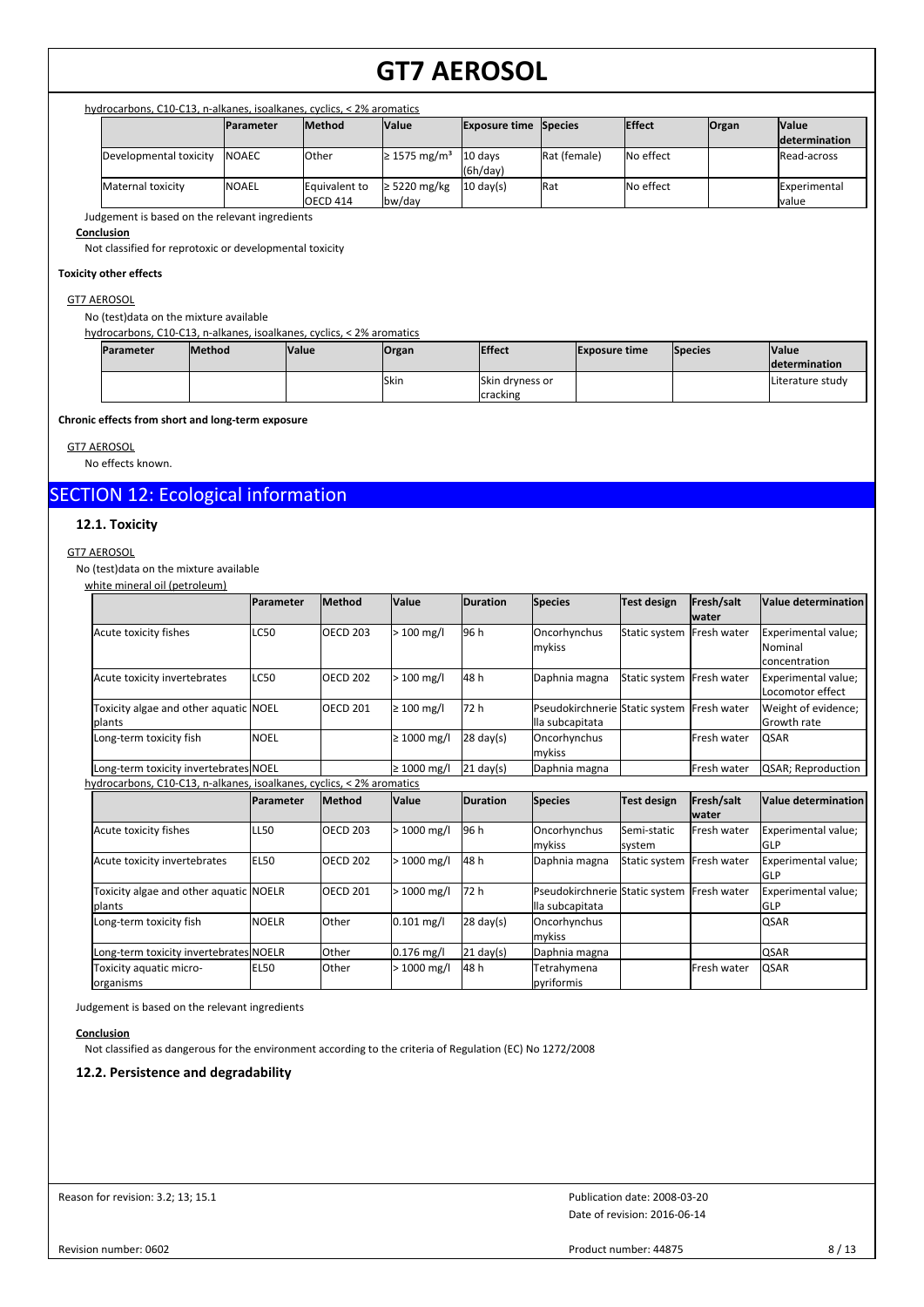# white mineral oil (petroleum)

| <b>Biodegradation water</b>                                           |                                           |                          |                     |  |  |  |  |  |
|-----------------------------------------------------------------------|-------------------------------------------|--------------------------|---------------------|--|--|--|--|--|
| <b>Method</b>                                                         | <b>Value</b>                              | Duration                 | Value determination |  |  |  |  |  |
| OECD 301F: Manometric Respirometry Test                               | 31 %; GLP                                 | $ 28 \text{ day}(s) $    | Read-across         |  |  |  |  |  |
| Phototransformation air (DT50 air)                                    |                                           |                          |                     |  |  |  |  |  |
| Method                                                                | <b>Value</b>                              | <b>Conc. OH-radicals</b> | Value determination |  |  |  |  |  |
| AOPWIN v1.90                                                          | $0.1 \text{ day(s)} - 0.6 \text{ day(s)}$ | 1500000 /cm <sup>3</sup> | Calculated value    |  |  |  |  |  |
| hydrocarbons, C10-C13, n-alkanes, isoalkanes, cyclics, < 2% aromatics |                                           |                          |                     |  |  |  |  |  |
| <b>Biodegradation water</b>                                           |                                           |                          |                     |  |  |  |  |  |
| Method                                                                | <b>Value</b>                              | Duration                 | Value determination |  |  |  |  |  |
| <b>OECD 301F: Manometric Respirometry Test</b>                        | 80 %; GLP                                 | $ 28 \text{ day}(s) $    | Read-across         |  |  |  |  |  |
| <b>Biodegradation soil</b>                                            |                                           |                          |                     |  |  |  |  |  |

| www.pranamon.com                   |                      |                  |                            |  |  |  |
|------------------------------------|----------------------|------------------|----------------------------|--|--|--|
| <b>Method</b>                      | Value                | <b>IDuration</b> | <b>Value determination</b> |  |  |  |
| Equivalent or similar to OECD 304A | 59<br>62.6 %<br>7%-0 | - 161<br>davls   | Read-across                |  |  |  |
|                                    |                      |                  |                            |  |  |  |

## **Conclusion**

Contains non readily biodegradable component(s)

The surfactant(s) is/are biodegradable

# **12.3. Bioaccumulative potential**

GT7 AEROSOL

| Method<br>ша | <b>Remove</b>          | alut/ | 10.04 | $\mathbf{u}$<br>чанов |
|--------------|------------------------|-------|-------|-----------------------|
| <b>INot</b>  | applicable<br>'mixtur⊾ |       |       |                       |

# white mineral oil (petroleum)

| Log Kow |        |              |             |                     |  |
|---------|--------|--------------|-------------|---------------------|--|
| Method  | Remark | <b>Value</b> | Temperature | Value determination |  |
|         |        | ı ⁄ П        |             | ICalculated         |  |

hydrocarbons, C10-C13, n-alkanes, isoalkanes, cyclics, < 2% aromatics

**Log Kow**

| Method | <b>Ren</b><br>emark               | <b>Value</b> | ----- | mination. |
|--------|-----------------------------------|--------------|-------|-----------|
|        | <b>INc</b><br>ı available<br>data |              |       |           |

**Conclusion**

Contains bioaccumulative component(s)

# **12.4. Mobility in soil**

white mineral oil (petroleum)

# **Percent distribution**

| <b>Method</b>    | lFraction air | <b>IFraction biota</b> | <b>IFraction</b><br>Isediment | <b>Fraction soil</b> | <b>Fraction water</b> | Value determination     |
|------------------|---------------|------------------------|-------------------------------|----------------------|-----------------------|-------------------------|
| Mackay level III | .0.49 %       | 10.1%                  | 55.85 %                       | .57%<br>43.57        | 0.09%                 | <b>Calculated value</b> |

hydrocarbons, C10-C13, n-alkanes, isoalkanes, cyclics, < 2% aromatics

### **Percent distribution**

| Method           | <b>IFraction air</b> | <b>Fraction biota</b> | <b>IFraction</b><br><b>sediment</b> | <b>Fraction soil</b> | <b>Fraction water</b> | Value determination     |
|------------------|----------------------|-----------------------|-------------------------------------|----------------------|-----------------------|-------------------------|
| Mackay level III | 65.8%                | $10\%$                | 22.9%                               | 9.6%                 | 7 %<br>I J. J         | <b>Calculated value</b> |

#### **Conclusion**

Contains component(s) that adsorb(s) into the soil

# **12.5. Results of PBT and vPvB assessment**

Does not contain component(s) that meet(s) the criteria of PBT and/or vPvB as listed in Annex XIII of Regulation (EC) No 1907/2006.

#### **12.6. Other adverse effects**

#### GT7 AEROSOL

#### **Fluorinated greenhouse gases (Regulation (EU) No 517/2014)**

None of the known components is included in the list of fluorinated greenhouse gases (Regulation (EU) No 517/2014)

**Ozone-depleting potential (ODP)**

Not classified as dangerous for the ozone layer (Regulation (EC) No 1005/2009)

#### white mineral oil (petroleum)

**Ground water**

Ground water pollutant

# SECTION 13: Disposal considerations

The information in this section is a general description. If applicable and available, exposure scenarios are attached in annex. Always use the relevant exposure scenarios that correspond to your identified use.

Reason for revision: 3.2; 13; 15.1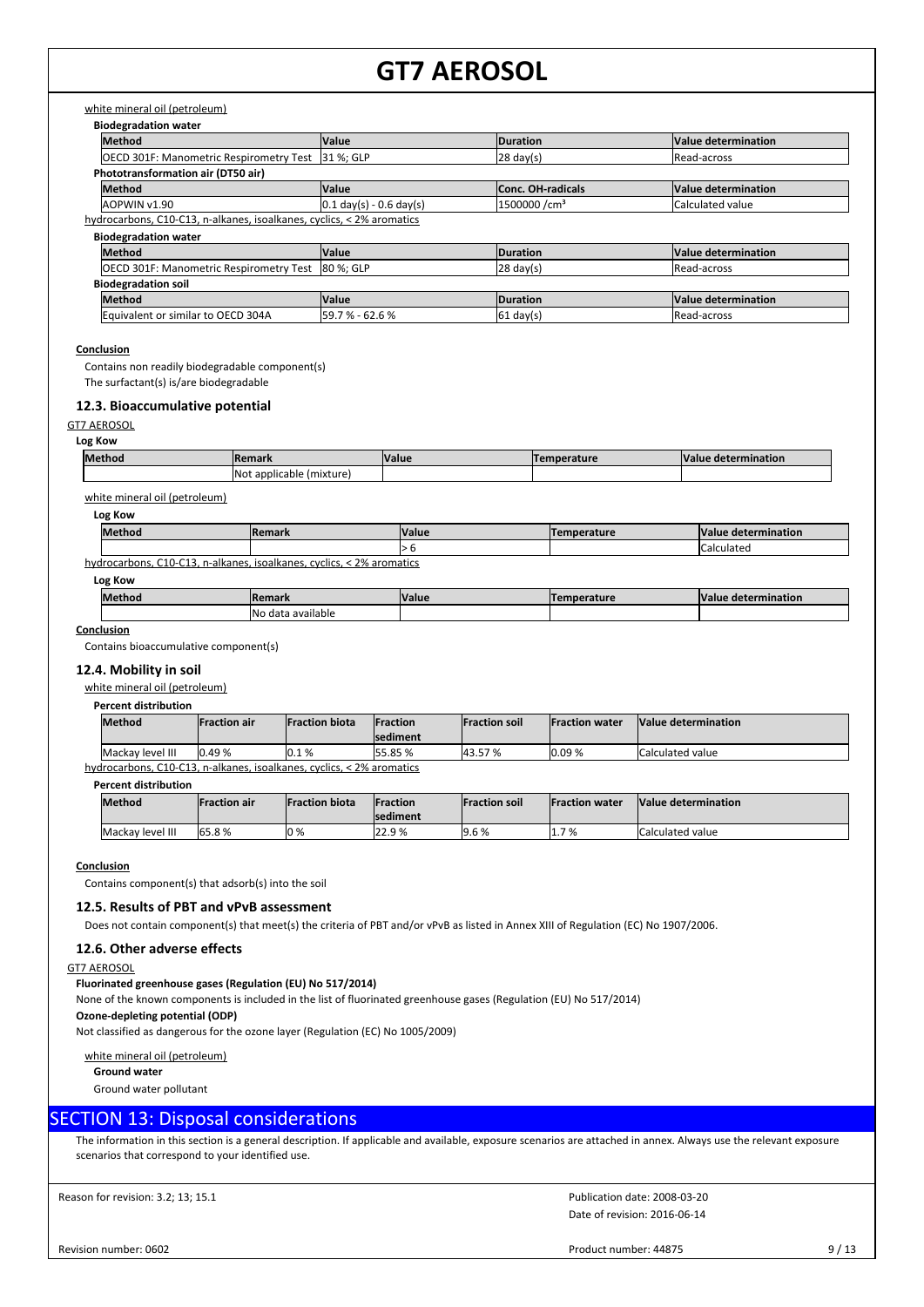# **13.1. Waste treatment methods**

## **13.1.1 Provisions relating to waste**

Hazardous waste according to Directive 2008/98/EC, as amended by Regulation (EU) No 1357/2014.

Waste material code (Directive 2008/98/EC, Decision 2000/0532/EC).

13 02 05\* (waste engine, gear and lubricating oils: mineral-based non-chlorinated engine, gear and lubricating oils). Depending on branch of industry and production process, also other waste codes may be applicable.

#### **13.1.2 Disposal methods**

Specific treatment. Remove waste in accordance with local and/or national regulations. Hazardous waste shall not be mixed together with other waste. Different types of hazardous waste shall not be mixed together if this may entail a risk of pollution or create problems for the further management of the waste. Hazardous waste shall be managed responsibly. All entities that store, transport or handle hazardous waste shall take the necessary measures to prevent risks of pollution or damage to people or animals. Do not discharge into drains or the environment.

### **13.1.3 Packaging/Container**

Waste material code packaging (Directive 2008/98/EC).

15 01 10\* (packaging containing residues of or contaminated by dangerous substances).

# SECTION 14: Transport information

## **Road (ADR)**

| 14.1. UN number                          |                                                                       |
|------------------------------------------|-----------------------------------------------------------------------|
| UN number                                | 1950                                                                  |
| 14.2. UN proper shipping name            |                                                                       |
| Proper shipping name                     | Aerosols                                                              |
| 14.3. Transport hazard class(es)         |                                                                       |
| Hazard identification number             |                                                                       |
| <b>Class</b>                             |                                                                       |
| Classification code                      | 5F                                                                    |
| 14.4. Packing group                      |                                                                       |
| Packing group                            |                                                                       |
| Labels                                   | 2.1                                                                   |
| 14.5. Environmental hazards              |                                                                       |
| Environmentally hazardous substance mark | no                                                                    |
| 14.6. Special precautions for user       |                                                                       |
| Special provisions                       | 190                                                                   |
| Special provisions                       | 327                                                                   |
| Special provisions                       | 344                                                                   |
| Special provisions                       | 625                                                                   |
| Limited quantities                       | Combination packagings: not more than 1 liter per inner packaging for |
|                                          | liquids. A package shall not weigh more than 30 kg. (gross mass)      |

## **Rail (RID)**

| 14.1. UN number                          |                                                                                                                                           |
|------------------------------------------|-------------------------------------------------------------------------------------------------------------------------------------------|
| UN number                                | 1950                                                                                                                                      |
| 14.2. UN proper shipping name            |                                                                                                                                           |
| Proper shipping name                     | Aerosols                                                                                                                                  |
| 14.3. Transport hazard class(es)         |                                                                                                                                           |
| Hazard identification number             | 23                                                                                                                                        |
| Class                                    |                                                                                                                                           |
| Classification code                      | 5F                                                                                                                                        |
| 14.4. Packing group                      |                                                                                                                                           |
| Packing group                            |                                                                                                                                           |
| Labels                                   | 2.1                                                                                                                                       |
| 14.5. Environmental hazards              |                                                                                                                                           |
| Environmentally hazardous substance mark | Ino                                                                                                                                       |
| 14.6. Special precautions for user       |                                                                                                                                           |
| Special provisions                       | 190                                                                                                                                       |
| Special provisions                       | 327                                                                                                                                       |
| Special provisions                       | 344                                                                                                                                       |
| Special provisions                       | 625                                                                                                                                       |
| Limited quantities                       | Combination packagings: not more than 1 liter per inner packaging for<br>liquids. A package shall not weigh more than 30 kg. (gross mass) |

## **Inland waterways (ADN)**

| 14.1. UN number                  |          |  |  |
|----------------------------------|----------|--|--|
| UN number                        | 1950     |  |  |
| 14.2. UN proper shipping name    |          |  |  |
| Proper shipping name             | Aerosols |  |  |
| 14.3. Transport hazard class(es) |          |  |  |
| <b>Class</b>                     |          |  |  |
| Classification code              | I5F      |  |  |

Reason for revision: 3.2; 13; 15.1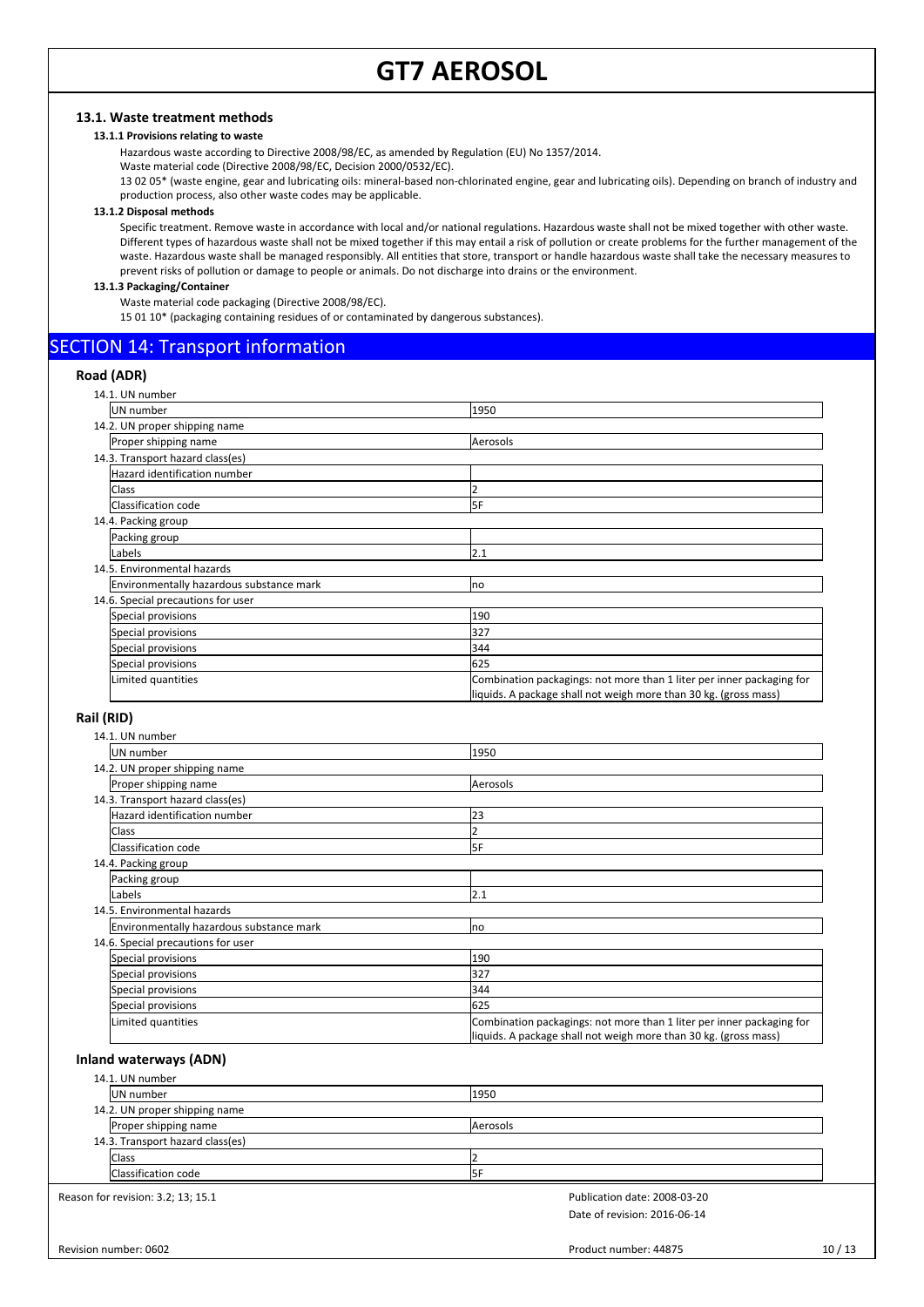| 14.4. Packing group                      |                                                                                                                                           |
|------------------------------------------|-------------------------------------------------------------------------------------------------------------------------------------------|
| Packing group                            |                                                                                                                                           |
| Labels                                   | 2.1                                                                                                                                       |
| 14.5. Environmental hazards              |                                                                                                                                           |
| Environmentally hazardous substance mark | Ino                                                                                                                                       |
| 14.6. Special precautions for user       |                                                                                                                                           |
| Special provisions                       | 190                                                                                                                                       |
| Special provisions                       | 327                                                                                                                                       |
| Special provisions                       | 344                                                                                                                                       |
| Special provisions                       | 625                                                                                                                                       |
| Limited quantities                       | Combination packagings: not more than 1 liter per inner packaging for<br>liquids. A package shall not weigh more than 30 kg. (gross mass) |

#### **Sea (IMDG/IMSBC)** 14.1. UN number

| 14.1. UN number                                                          |                                                                                                                                           |
|--------------------------------------------------------------------------|-------------------------------------------------------------------------------------------------------------------------------------------|
| UN number                                                                | 1950                                                                                                                                      |
| 14.2. UN proper shipping name                                            |                                                                                                                                           |
| Proper shipping name                                                     | Aerosols                                                                                                                                  |
| 14.3. Transport hazard class(es)                                         |                                                                                                                                           |
| Class                                                                    | 2.1                                                                                                                                       |
| 14.4. Packing group                                                      |                                                                                                                                           |
| Packing group                                                            |                                                                                                                                           |
| Labels                                                                   | 2.1                                                                                                                                       |
| 14.5. Environmental hazards                                              |                                                                                                                                           |
| Marine pollutant                                                         |                                                                                                                                           |
| Environmentally hazardous substance mark                                 | no                                                                                                                                        |
| 14.6. Special precautions for user                                       |                                                                                                                                           |
| Special provisions                                                       | 63                                                                                                                                        |
| Special provisions                                                       | 190                                                                                                                                       |
| Special provisions                                                       | 277                                                                                                                                       |
| Special provisions                                                       | 327                                                                                                                                       |
| Special provisions                                                       | 344                                                                                                                                       |
| Special provisions                                                       | 959                                                                                                                                       |
| Limited quantities                                                       | Combination packagings: not more than 1 liter per inner packaging for<br>liquids. A package shall not weigh more than 30 kg. (gross mass) |
| 14.7. Transport in bulk according to Annex II of Marpol and the IBC Code |                                                                                                                                           |
| Annex II of MARPOL 73/78                                                 | Not applicable                                                                                                                            |
| Air (ICAO-TI/IATA-DGR)                                                   |                                                                                                                                           |
| 14.1. UN number                                                          |                                                                                                                                           |
| UN number                                                                | 1950                                                                                                                                      |
| 14.2. UN proper shipping name                                            |                                                                                                                                           |
| Proper shipping name                                                     | Aerosols, flammable                                                                                                                       |
| 14.3. Transport hazard class(es)                                         |                                                                                                                                           |
| <b>Class</b>                                                             | 2.1                                                                                                                                       |
| 14.4. Backing group                                                      |                                                                                                                                           |

| 14.4. Packing group                                    |         |  |
|--------------------------------------------------------|---------|--|
| Packing group                                          |         |  |
| Labels                                                 | 2.1     |  |
| 14.5. Environmental hazards                            |         |  |
| Environmentally hazardous substance mark               | Ino     |  |
| 14.6. Special precautions for user                     |         |  |
| Special provisions                                     | A145    |  |
| Special provisions                                     | A167    |  |
| Special provisions                                     | A802    |  |
| limited quantities: maximum net quantity per packaging | 30 kg G |  |

# SECTION 15: Regulatory information

# 15.1. Safety, health and environmental regulations/legislation specific for the substance or mixture

# **European legislation:**

VOC content Directive 2010/75/EU

| <b>VOC content</b> | <b>IRemark</b> |
|--------------------|----------------|
| 83.800 %           |                |
| 542.379 g/l        |                |

Ingredients according to Regulation (EC) No 648/2004 and amendments

≥30% aliphatic hydrocarbons, <5% anionic surfactants, perfumes, limonene, cinnamal

Reason for revision: 3.2; 13; 15.1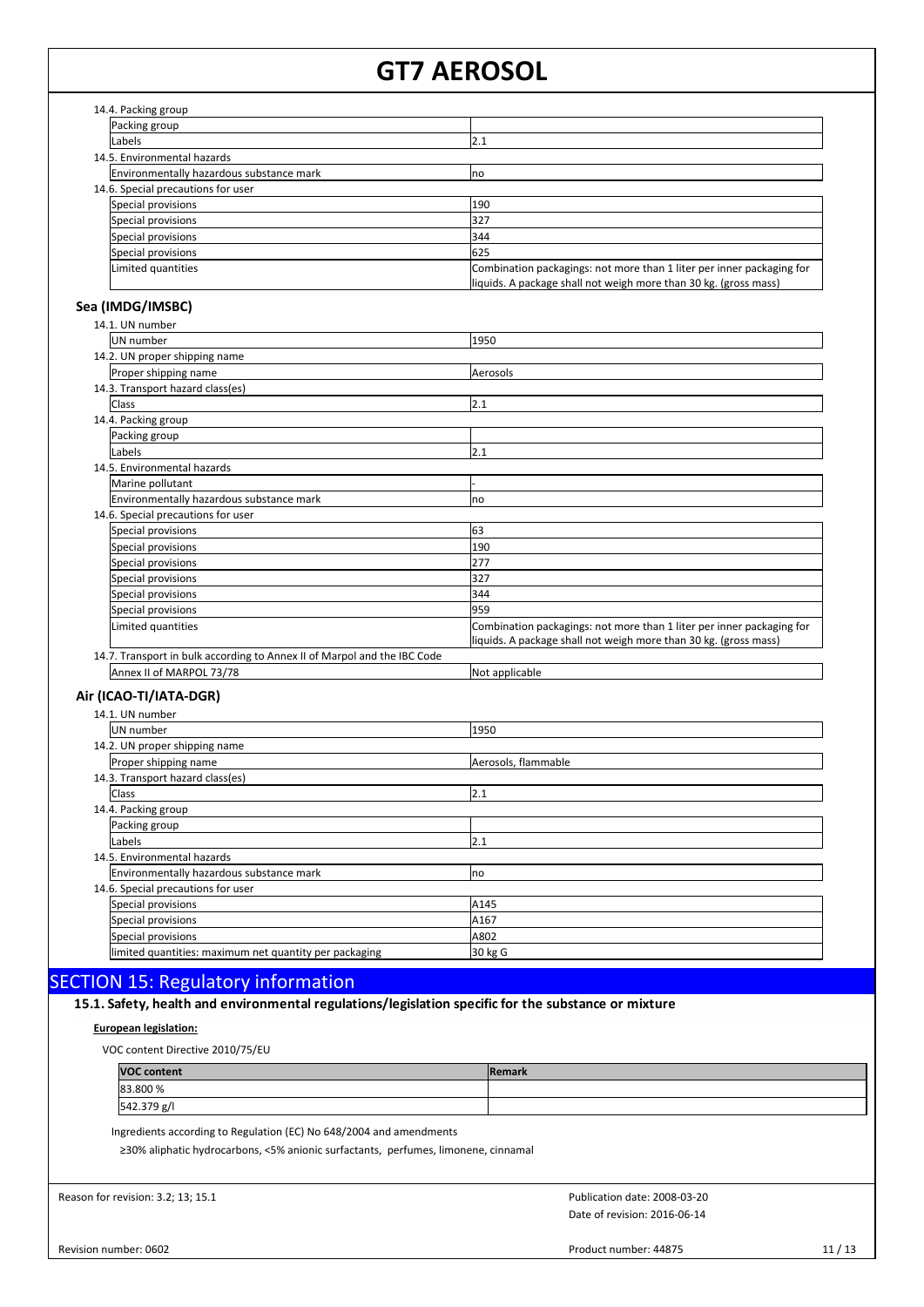# REACH Annex XVII - Restriction

Contains component(s) subject to restrictions of Annex XVII of Regulation (EC) No 1907/2006: restrictions on the manufacture, placing on the market and use of certain dangerous substances, mixtures and articles.

|                                                                                                           | Designation of the substance, of the group of<br>substances or of the mixture                                                                                                                                                                                                                                                                                                                                                                                                                                                                                                                                                                        | Conditions of restriction                                                                                                                                                                                                                                                                                                                                                                                                                                                                                                                                                                                                                                                                                                                                                                                                                                                                                                                                                                                                                                                                                                                                                                                                                                                                                                                                                                                                                                                                                                                                                                                                                                                                                                                                                                                                                                                                                                                                                                                                                                                                                                                                                                                                                                                                                                                                                                                                                                                                                                                                                                                                                                                                                                                                                                                                     |
|-----------------------------------------------------------------------------------------------------------|------------------------------------------------------------------------------------------------------------------------------------------------------------------------------------------------------------------------------------------------------------------------------------------------------------------------------------------------------------------------------------------------------------------------------------------------------------------------------------------------------------------------------------------------------------------------------------------------------------------------------------------------------|-------------------------------------------------------------------------------------------------------------------------------------------------------------------------------------------------------------------------------------------------------------------------------------------------------------------------------------------------------------------------------------------------------------------------------------------------------------------------------------------------------------------------------------------------------------------------------------------------------------------------------------------------------------------------------------------------------------------------------------------------------------------------------------------------------------------------------------------------------------------------------------------------------------------------------------------------------------------------------------------------------------------------------------------------------------------------------------------------------------------------------------------------------------------------------------------------------------------------------------------------------------------------------------------------------------------------------------------------------------------------------------------------------------------------------------------------------------------------------------------------------------------------------------------------------------------------------------------------------------------------------------------------------------------------------------------------------------------------------------------------------------------------------------------------------------------------------------------------------------------------------------------------------------------------------------------------------------------------------------------------------------------------------------------------------------------------------------------------------------------------------------------------------------------------------------------------------------------------------------------------------------------------------------------------------------------------------------------------------------------------------------------------------------------------------------------------------------------------------------------------------------------------------------------------------------------------------------------------------------------------------------------------------------------------------------------------------------------------------------------------------------------------------------------------------------------------------|
| white mineral oil (petroleum)<br>hydrocarbons, C10-C13, n-alkanes,<br>isoalkanes, cyclics, < 2% aromatics | Liquid substances or mixtures which are<br>regarded as dangerous in accordance with<br>Directive 1999/45/EC or are fulfilling the<br>criteria for any of the following hazard classes<br>or categories set out in Annex I to Regulation<br>(EC) No 1272/2008:<br>(a) hazard classes 2.1 to 2.4, 2.6 and 2.7, 2.8<br>types A and B, 2.9, 2.10, 2.12, 2.13 categories 1<br>and 2, 2.14 categories 1 and 2, 2.15 types A to<br>(b) hazard classes 3.1 to 3.6, 3.7 adverse<br>effects on sexual function and fertility or on<br>development, 3.8 effects other than narcotic<br>effects, 3.9 and 3.10;<br>(c) hazard class 4.1;<br>(d) hazard class 5.1. | 1. Shall not be used in:<br>- ornamental articles intended to produce light or colour effects by means of different<br>phases, for example in ornamental lamps and ashtrays,<br>- tricks and jokes,<br>games for one or more participants, or any article intended to be used as such, even with<br>ornamental aspects, 2. Articles not complying with paragraph 1 shall not be placed on the<br>market.3. Shall not be placed on the market if they contain a colouring agent, unless<br>required for fiscal reasons, or perfume, or both, if they:<br>- can be used as fuel in decorative oil lamps for supply to the general public, and,<br>- present an aspiration hazard and are labelled with R65 or H304,4. Decorative oil lamps for<br>supply to the general public shall not be placed on the market unless they conform to the<br>European Standard on Decorative oil lamps (EN 14059) adopted by the European Committee<br>for Standardisation (CEN).5. Without prejudice to the implementation of other Community<br>provisions relating to the classification, packaging and labelling of dangerous substances and<br>mixtures, suppliers shall ensure, before the placing on the market, that the following<br>requirements are met:<br>a) lamp oils, labelled with R65 or H304, intended for supply to the general public are visibly,<br>legibly and indelibly marked as follows: "Keep lamps filled with this liquid out of the reach of<br>children"; and, by 1 December 2010, "Just a sip of lamp oil $-$ or even sucking the wick of<br>lamps - may lead to life-threatening lung damage";<br>b) grill lighter fluids, labelled with R65 or H304, intended for supply to the general public are<br>legibly and indelibly marked by 1 December 2010 as follows: "Just a sip of grill lighter may<br>lead to life threatening lung damage";<br>c) lamp oils and grill lighters, labelled with R65 or H304, intended for supply to the general<br>public are packaged in black opaque containers not exceeding 1 litre by 1 December 2010.6.<br>No later than 1 June 2014, the Commission shall request the European Chemicals Agency to<br>prepare a dossier, in accordance with Article 69 of the present Regulation with a view to ban,<br>if appropriate, grill lighter fluids and fuel for decorative lamps, labelled R65 or H304,<br>intended for supply to the general public.7. Natural or legal persons placing on the market<br>for the first time lamp oils and grill lighter fluids, labelled with R65 or H304, shall by 1<br>December 2011, and annually thereafter, provide data on alternatives to lamp oils and grill<br>lighter fluids labelled R65 or H304 to the competent authority in the Member State<br>concerned. Member States shall make those data available to the Commission.' |

### **National legislation Belgium**

GT7 AEROSOL

No data available

# **National legislation The Netherlands**

| <b>GT7 AEROSOL</b> |                           |                                         |  |  |  |
|--------------------|---------------------------|-----------------------------------------|--|--|--|
|                    | Waste identification (the | LWCA (the Netherlands): KGA category 06 |  |  |  |
|                    | Netherlands)              |                                         |  |  |  |
|                    | Waterbezwaarlijkheid      | B(2)                                    |  |  |  |

# **National legislation France**

GT7 AEROSOL

No data available

# **National legislation Germany**

| <b>GT7 AEROSOL</b>                                                    |                                                                                                                       |  |  |  |  |  |
|-----------------------------------------------------------------------|-----------------------------------------------------------------------------------------------------------------------|--|--|--|--|--|
| <b>WGK</b>                                                            | 1; Classification water polluting based on the components in compliance with Verwaltungsvorschrift wassergefährdender |  |  |  |  |  |
|                                                                       | Stoffe (VwVwS) of 27 July 2005 (Anhang 4)                                                                             |  |  |  |  |  |
| white mineral oil (petroleum)                                         |                                                                                                                       |  |  |  |  |  |
| <b>TA-Luft</b>                                                        | 15.2.5:1                                                                                                              |  |  |  |  |  |
| hydrocarbons, C10-C13, n-alkanes, isoalkanes, cyclics, < 2% aromatics |                                                                                                                       |  |  |  |  |  |
| <b>TA-Luft</b>                                                        | 5.2.5                                                                                                                 |  |  |  |  |  |

#### **National legislation United Kingdom**

GT7 AEROSOL

No data available

#### **Other relevant data**

| T7 AFROSOL |  |
|------------|--|
|            |  |

- No data available
- white mineral oil (petroleum)

TLV - Carcinogen Mineral oil, pure, highly and severely refined; A4

# **15.2. Chemical safety assessment**

No chemical safety assessment has been conducted for the mixture.

Reason for revision: 3.2; 13; 15.1